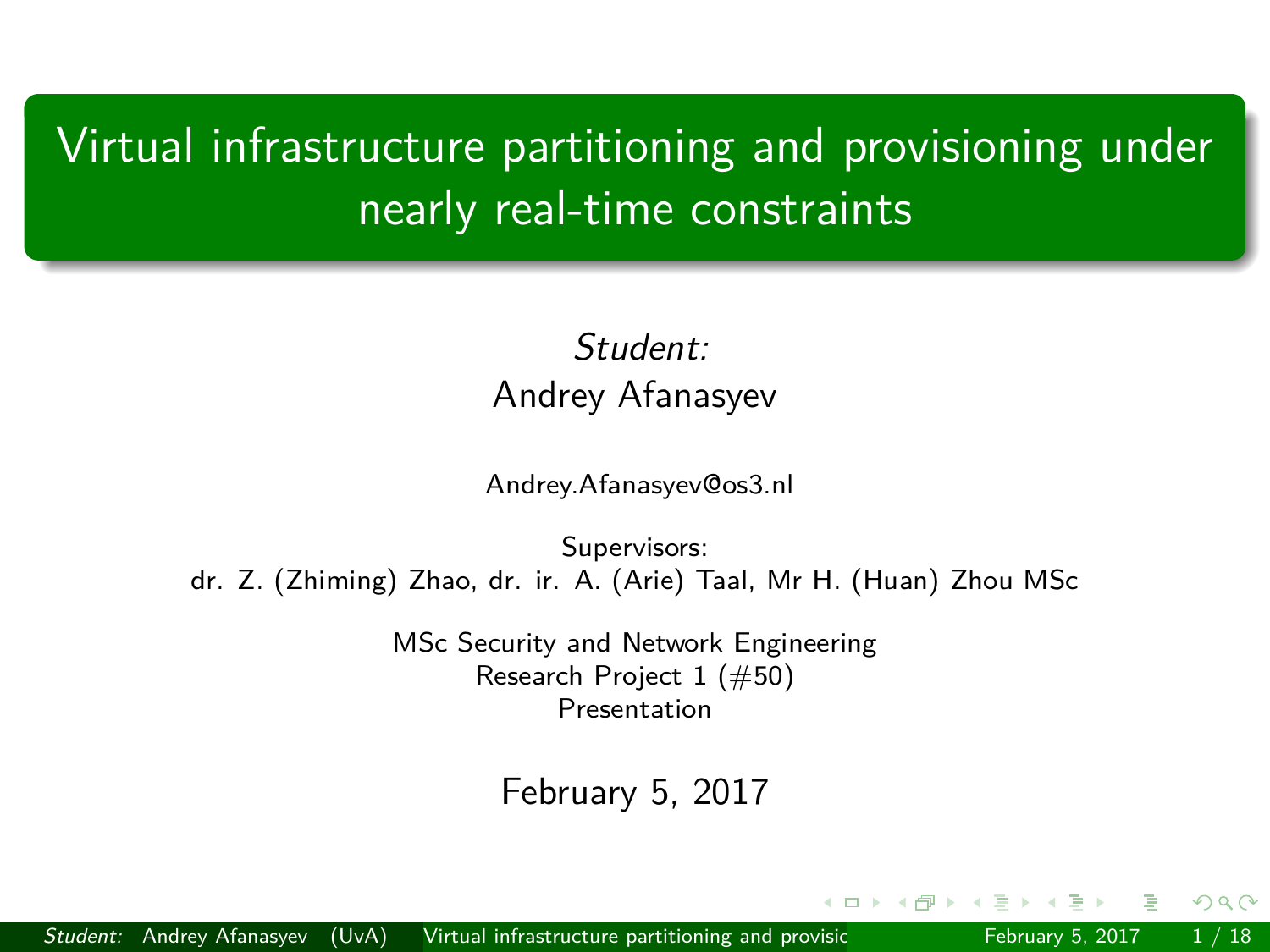## Virtual infrastructure partitioning according constraints of:

- Application(Network QoS),
- Developer(geographical location, service usage and other KPI),
- Data center (CPU, RAM, Storage usage out of scope).
- **•** Graph Partitioning problem
	- NP-hard problem,
	- Heuristic algorithms,
	- Big O notation (time complexity).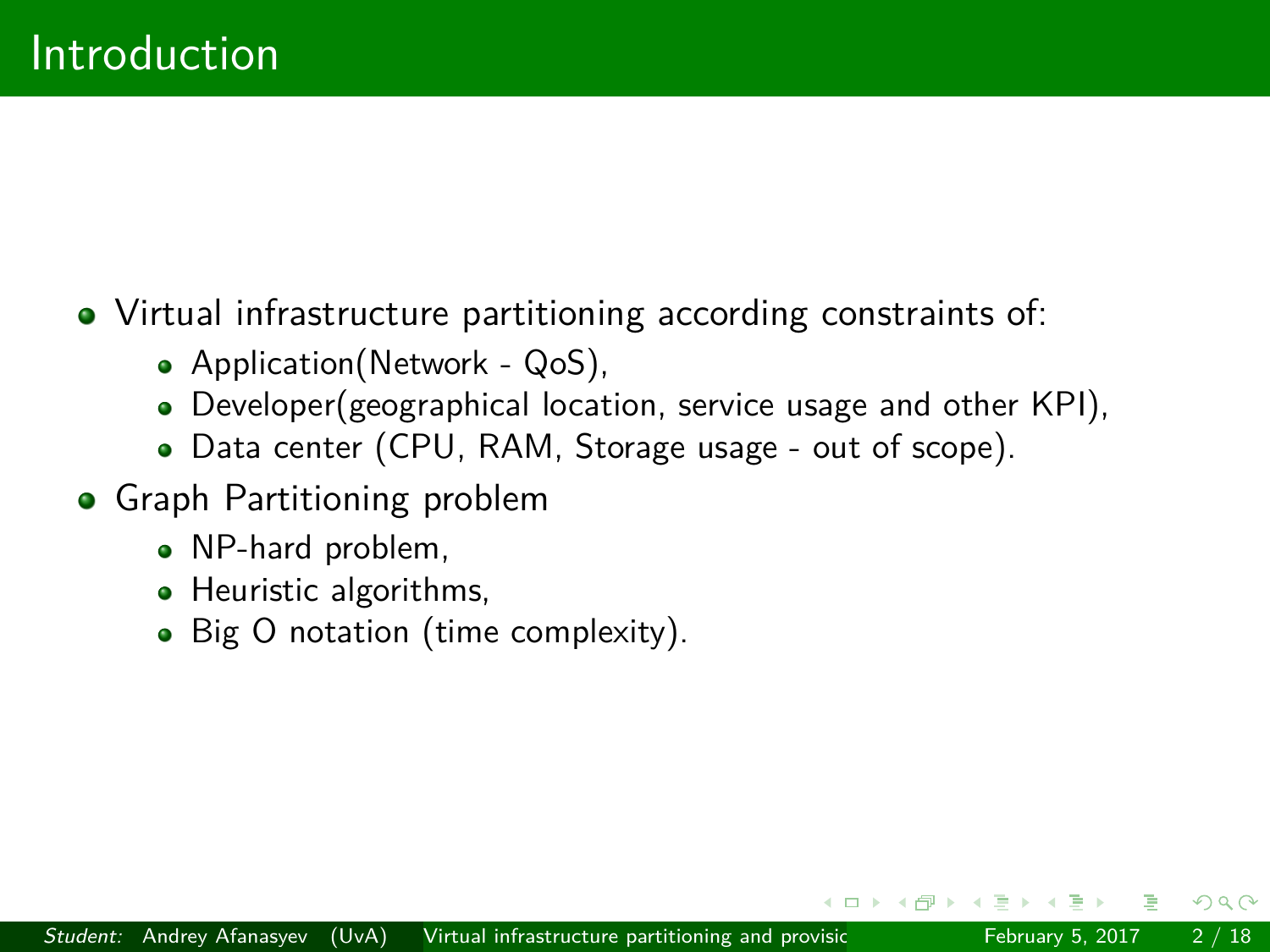- **Related Research**
- **•** Research Question
- Methodology
- **•** Results
- **•** Discussion

÷  $\sim$ э  $\mathbf{p}$ 

 $\mathbf{b}$ 

 $\sim$ 

4日下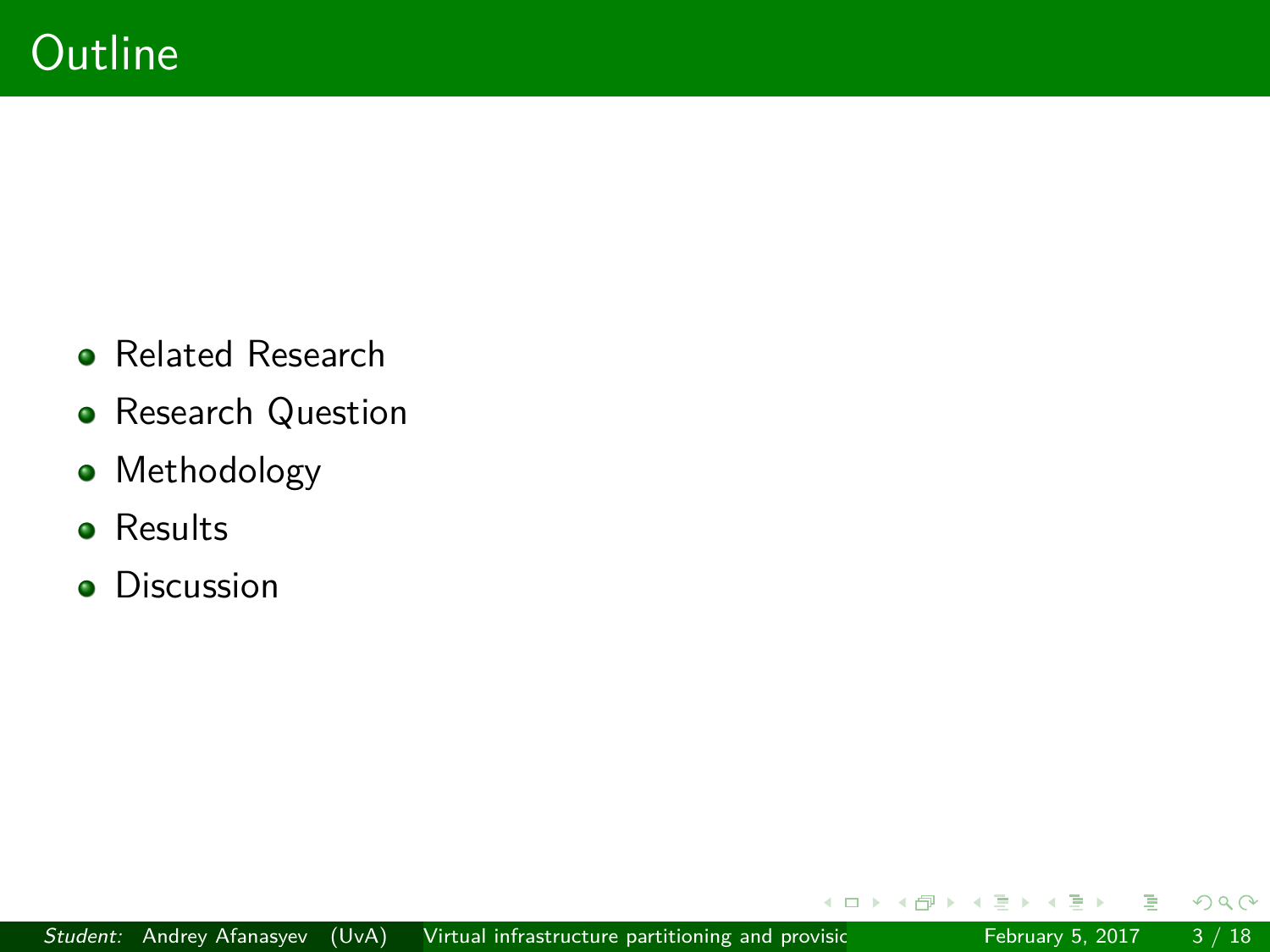- By Buluc et al did a survey of recent trends in in computational methods, software and benchmarks. Buluc¸, Aydin & Meyerhenke, Henning & Safro, Ilya & Sanders, Peter & Schulz, Christian. (2016). Recent Advances in Graph Partitioning. 9220. . 10.1007/978-3-319-49487-6 4. (Accessed on 15-Jan-2017)
- In the paper of LaSalle et al were discussed and compared different approaches for parallelizing each of the three phases of multilevel graph partitioning: coarsening, initial partitioning, and uncoarsening. The design space of creating a multi-threaded graph partitioner was explored.

LaSalle, Dominique, and George Karypis. Multi-threaded graph partitioning. Parallel & Distributed Processing (IPDPS), 2013 IEEE 27th International Symposium on. IEEE, 2013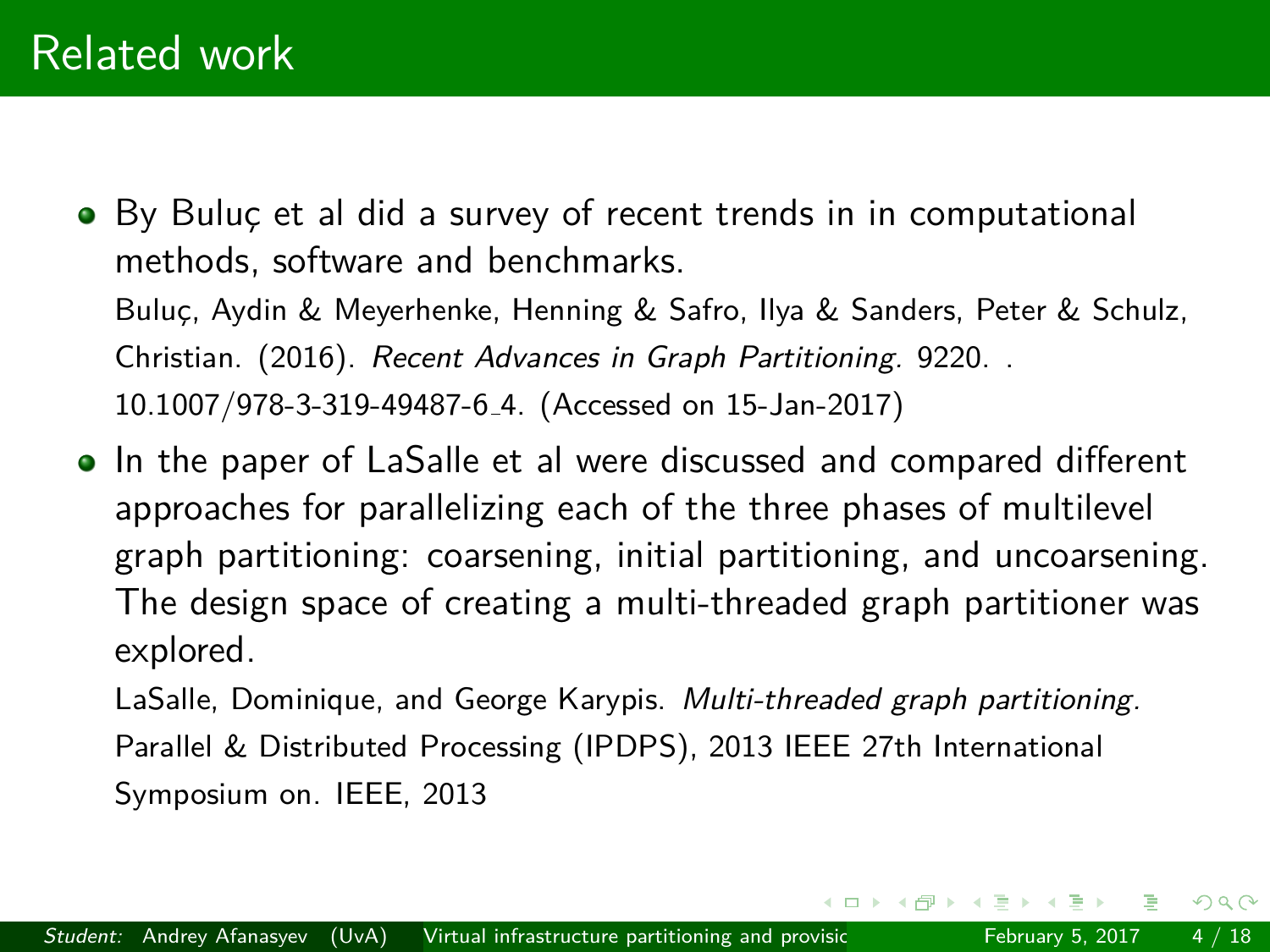# **How profiling of the graph partitioning algorithms might improve fractioning of a virtual infrastructure?**

- Which user and application constrains might be applied during profiling of the graph partitioning algorithms?
- What key algorithms are implemented for evaluation?
- Which graph partitioning algorithms are most desirable in the specific scenario's?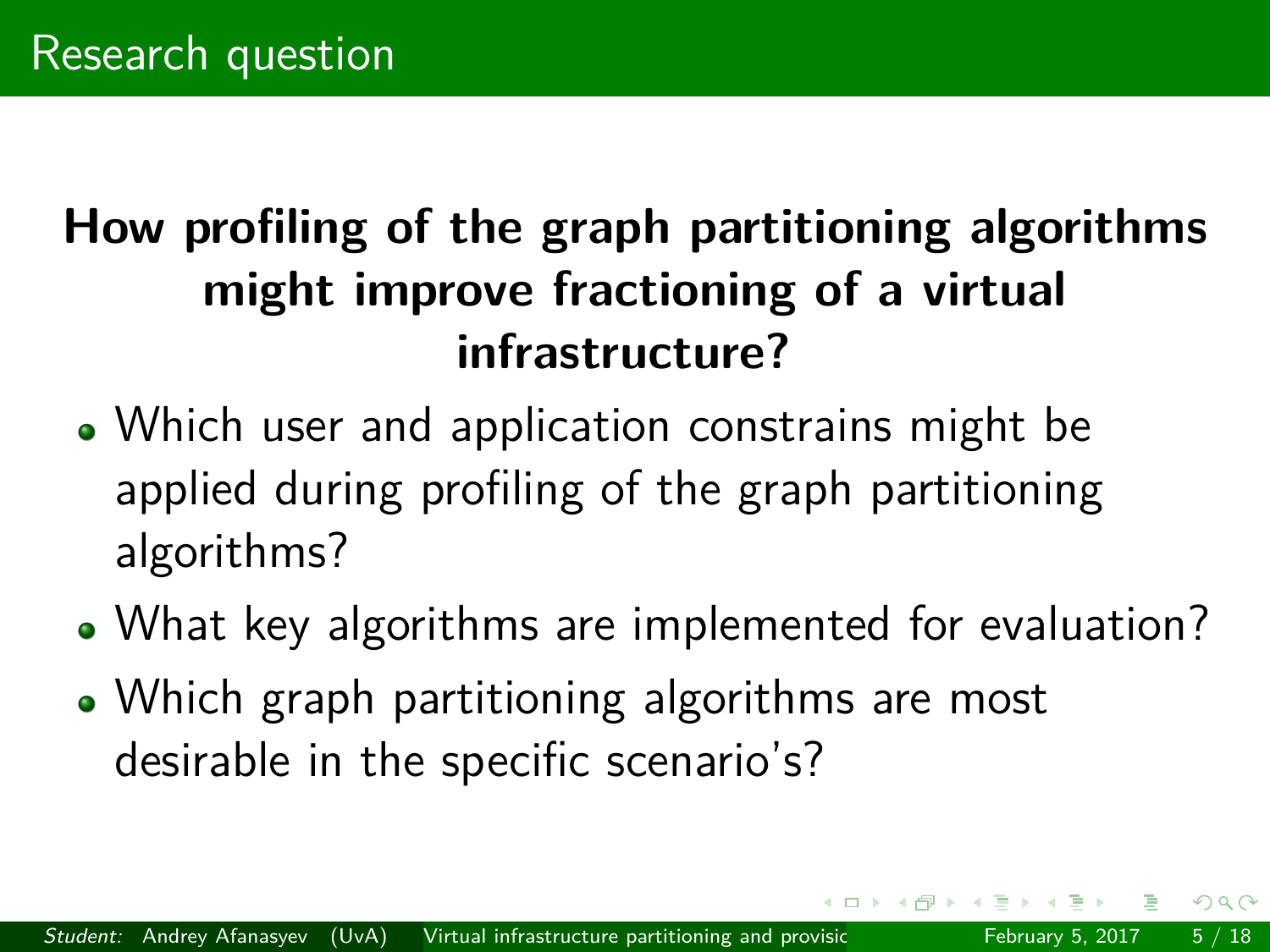This research was conducted in the period from 8 January 2018 till 11 of February 2018.

- In the first stage, constraints of user and application constraints which may influence the partitioning procedure while using implemented algorithms are organized.
- The focus of the second stage was in selecting graph partitioning software and investigating implemented algorithms. For this research was assumed that a virtual infrastructure is represented as a weighted undirected graphs. Only edge cutting algorithms are in scope of this research.
- By the third stage, an infrastructure topology is selected to benchmark only selected software implemented algorithms. Measurements done in terms of comparing algorithms time execution on defined topology. No new or existing algorithms are created or coded during this stage.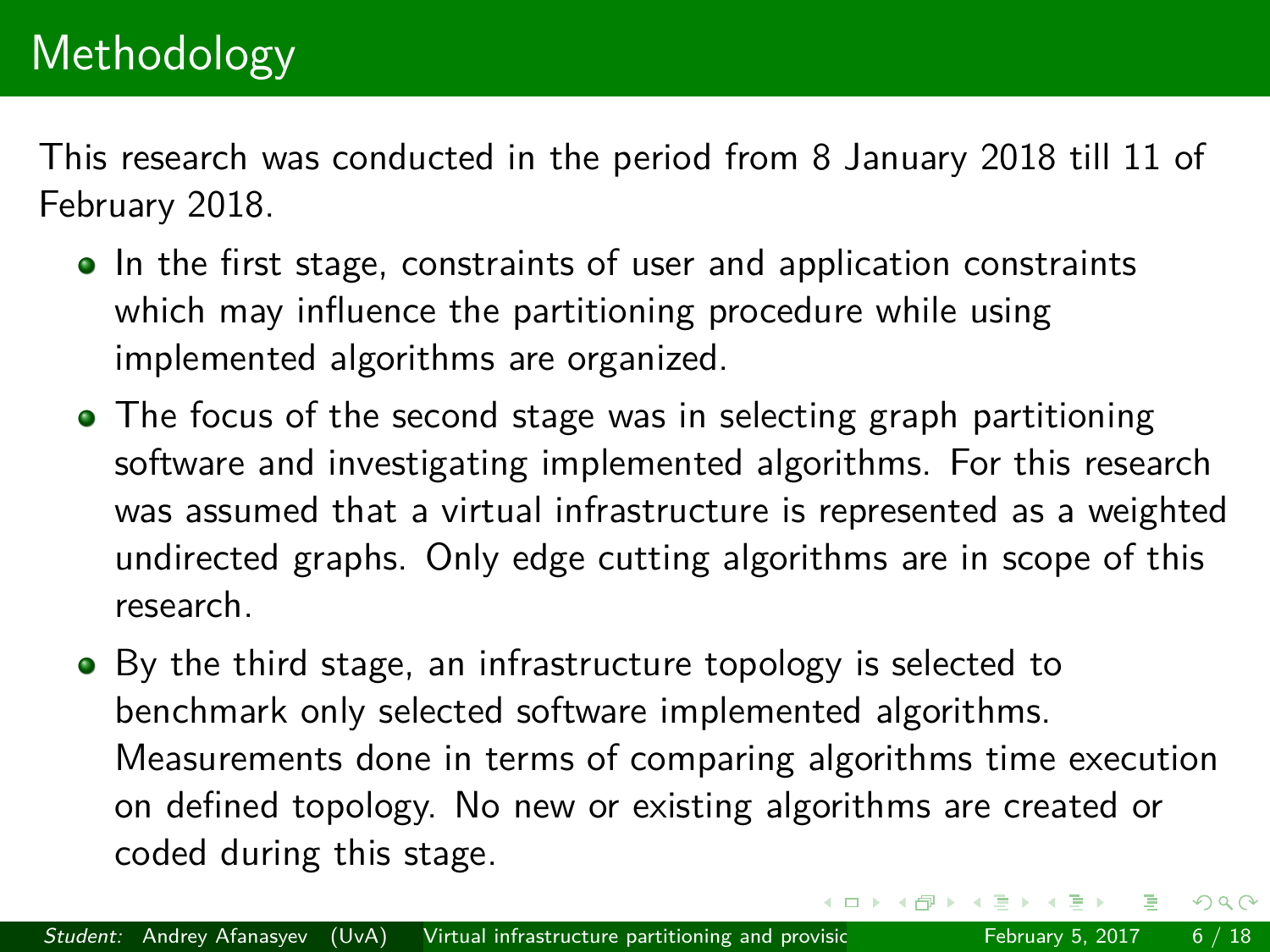User Constrains:

- Speed requirements (How fast network need to be partitioned?)
- **Network costs** (How to reduce network costs?)
- Graph segments relocation (How to spread application across multiple geographical locations?)

Application Constrains:

- Links status (Weight of communicated data sizes.)
- Nodes status (Weight of nodes in terms of resources usage. Out of Scope)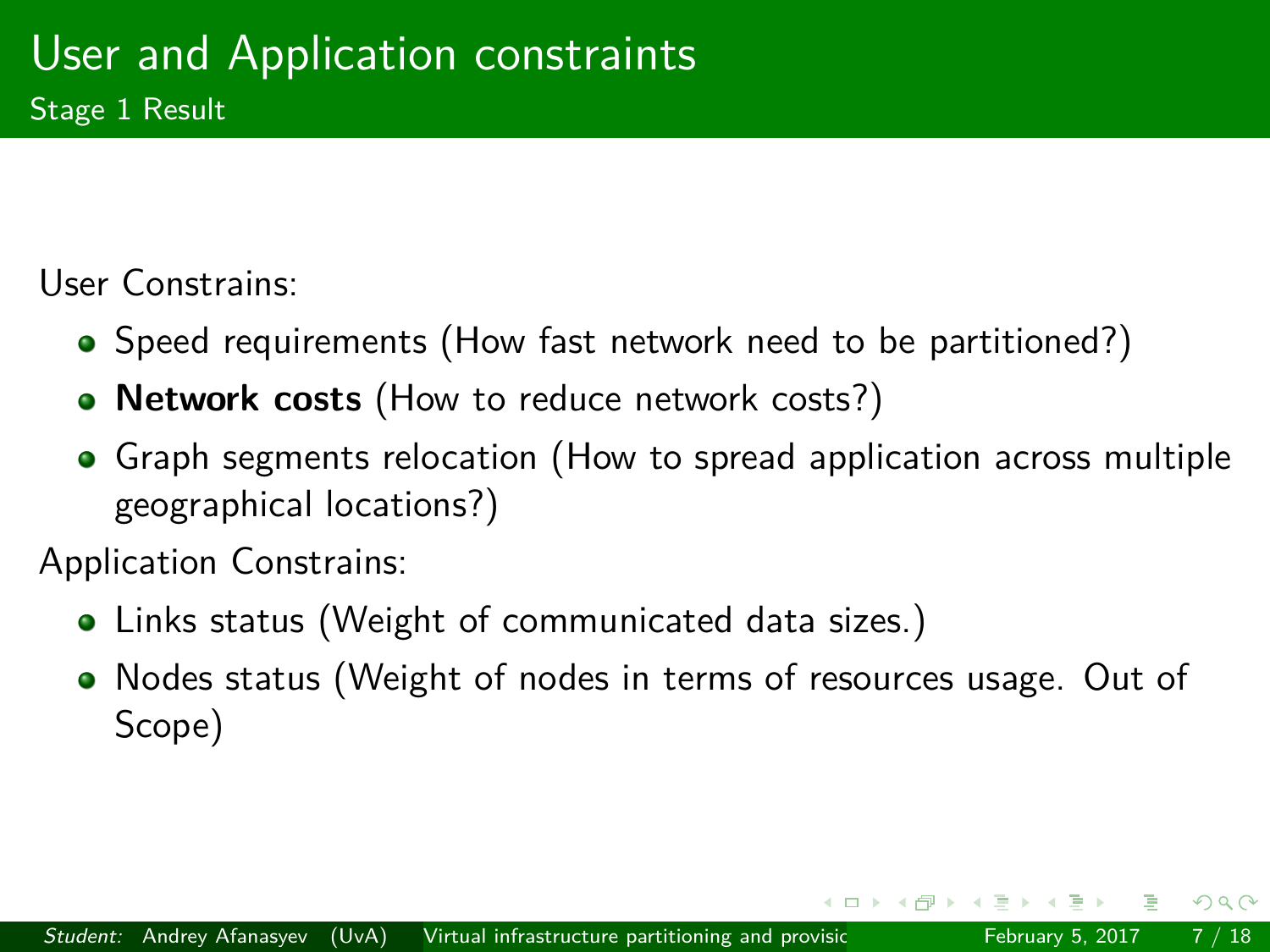OpenSource software:

- Chaco v2.0: Latest stable version was released in 1996, Developed in C, Designed for UNIX.
- KaHIP v2.0: Latest stable version was released in 2017, Developed in C, Successfully compiled only on Linux.
- **METIS v5.1.0: Latest stable version was released in 2013, Developed in C, Can be compiled on Linux and Windows.**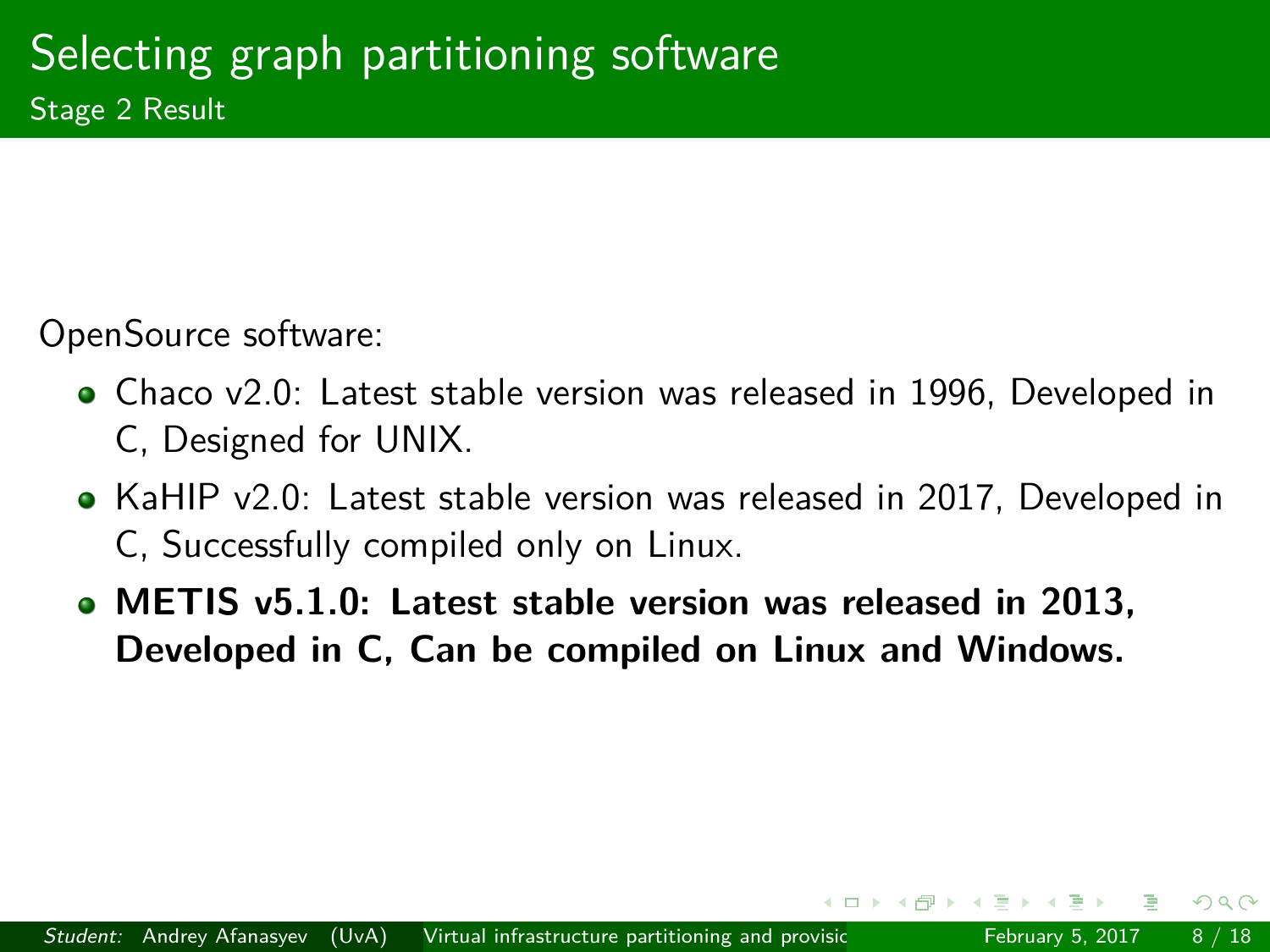Supports multilevel recursive-bisection, multilevel k-way partitioning schemes. Might be used for both **edge cutting** and node clustering.

- Fiduccia-Mattheyses algorithm
	- 1sided One-sided node-based refinement [default].
	- 2sided Two-sided node-based refinement.
- **•** Greedy algorithm

Python wrappers for METIS are:

- NetworkX-METIS a NetworkX module add-on, with limited functionality.(2015)
- PyMetis 2016.2, it only wraps the most basic graph partitioning functionality.(2016)
- **METIS for Python, wraps full graph partitioning functionality.(2018)**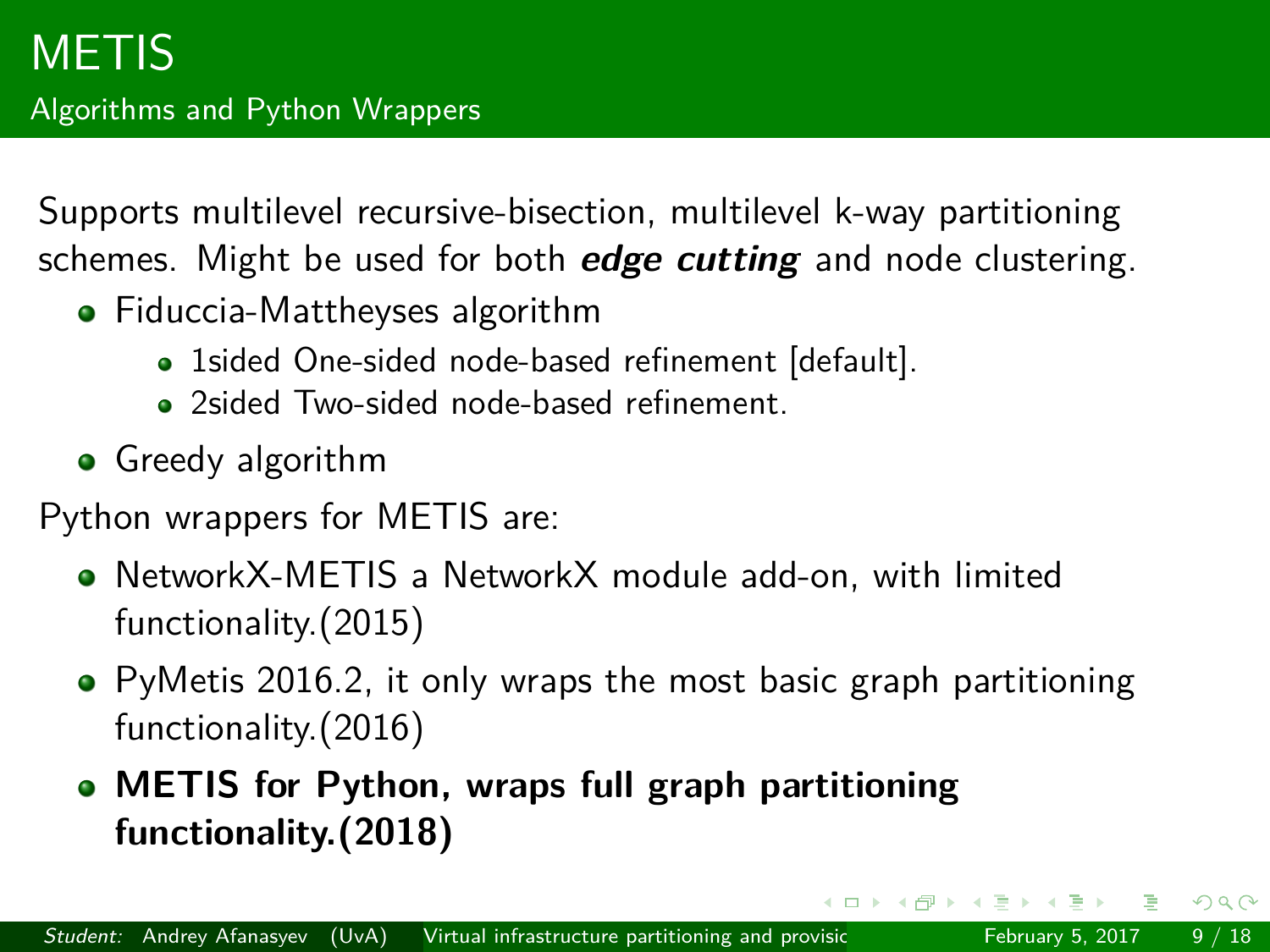Machine<sup>1</sup>

- Operating System: Ubuntu Server 16.04.3 LTS
- CPU: AMD A10-7870K Radeon R7, 12 Compute Cores 4C+8G
- RAM: 7106MiB System memory
- **HDD: 512GB Crucial SSD**
- $\bullet$  NIC: 1x 1Gb/s

**Scripts** 

- Python 3.5.2 environment
- **•** metis, matplotlib and all dependencies
- METIS 5.1.0

<sup>&</sup>lt;sup>1</sup>lshw, iperf3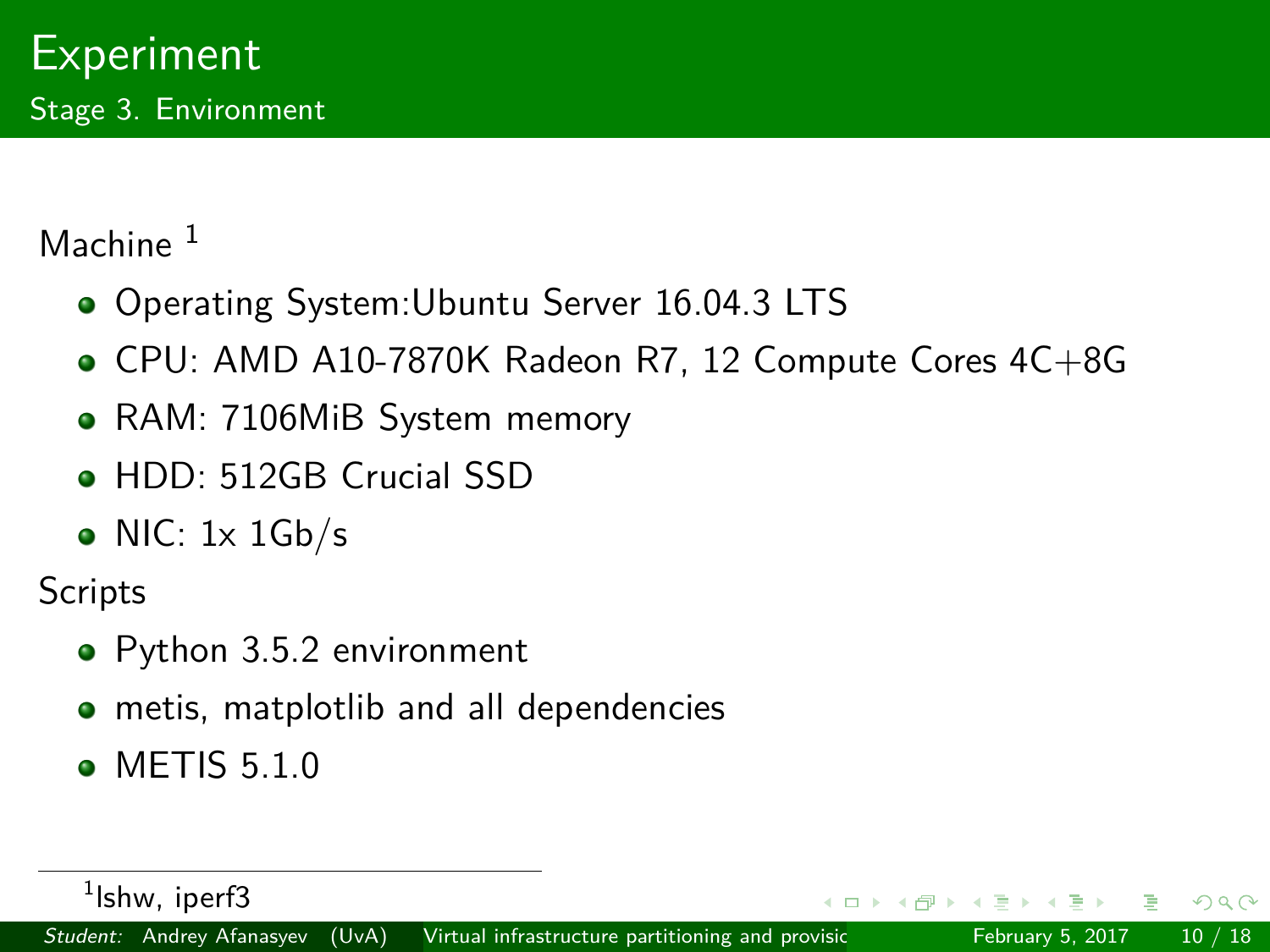

For this presentation following graph was use (maximum degree of 3):

Random regular weighted graph. 10 nodes and 15 edges

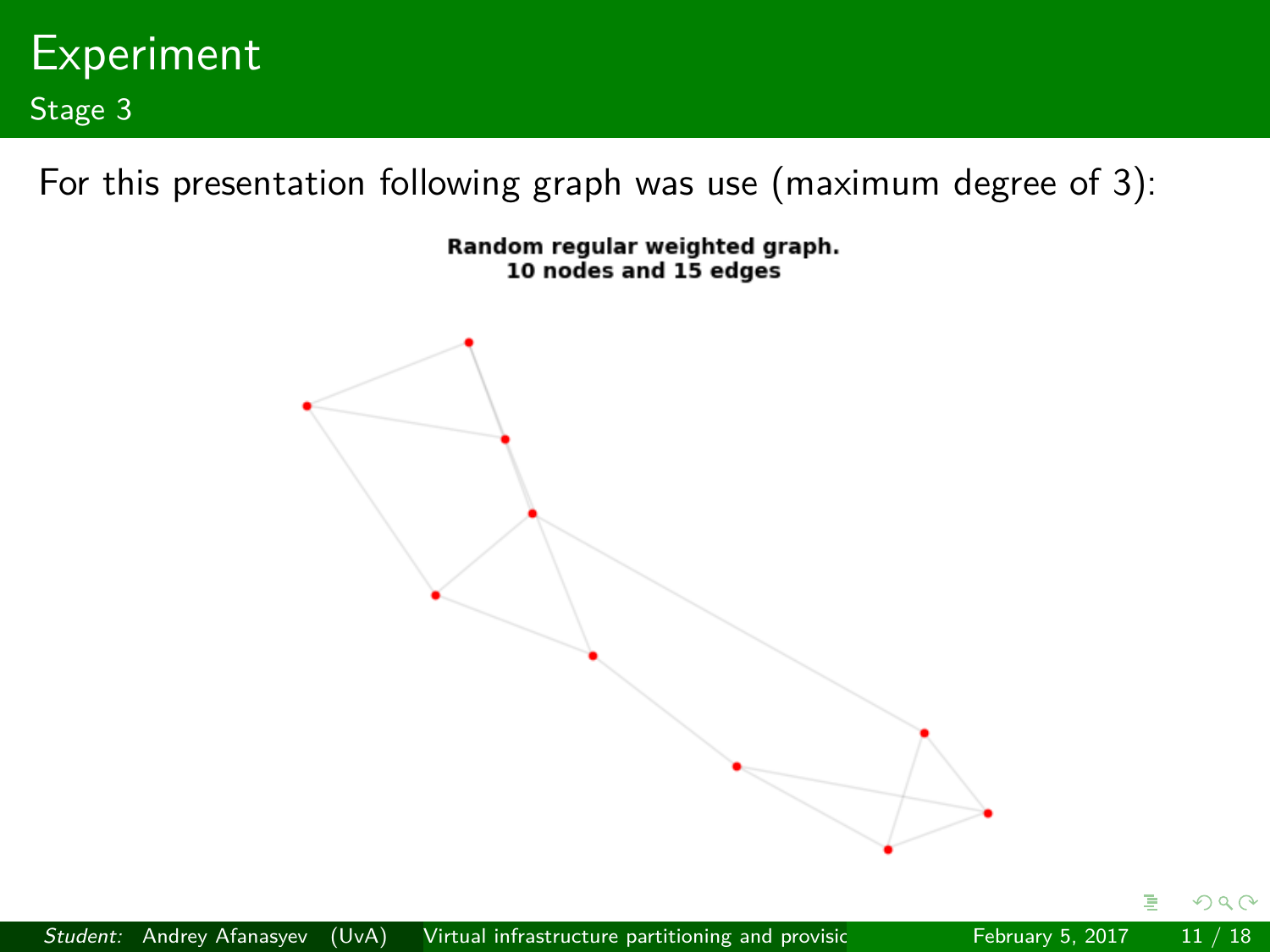

A possible representation of a partitioning:



Þ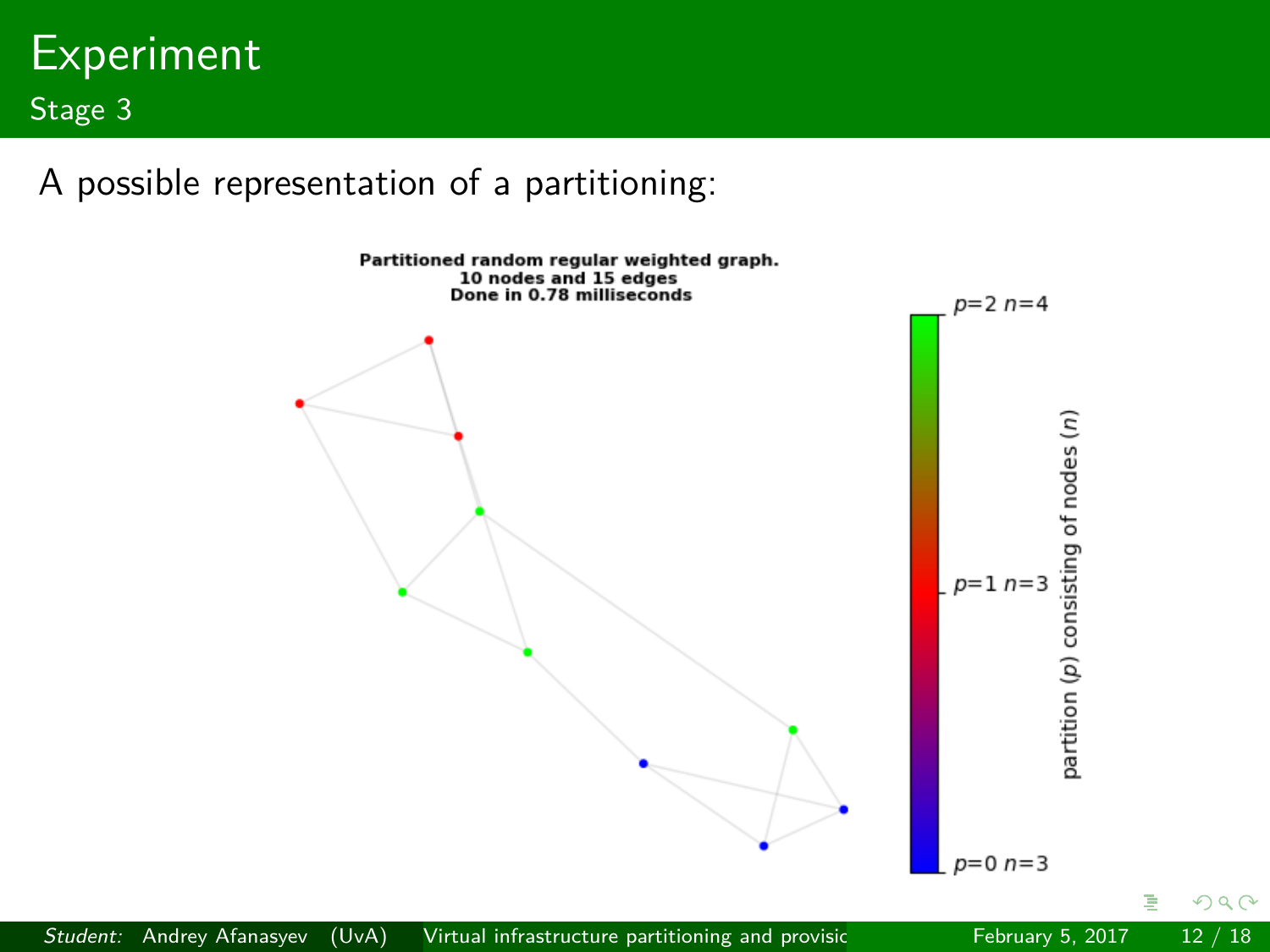**Experiment** Stage 3

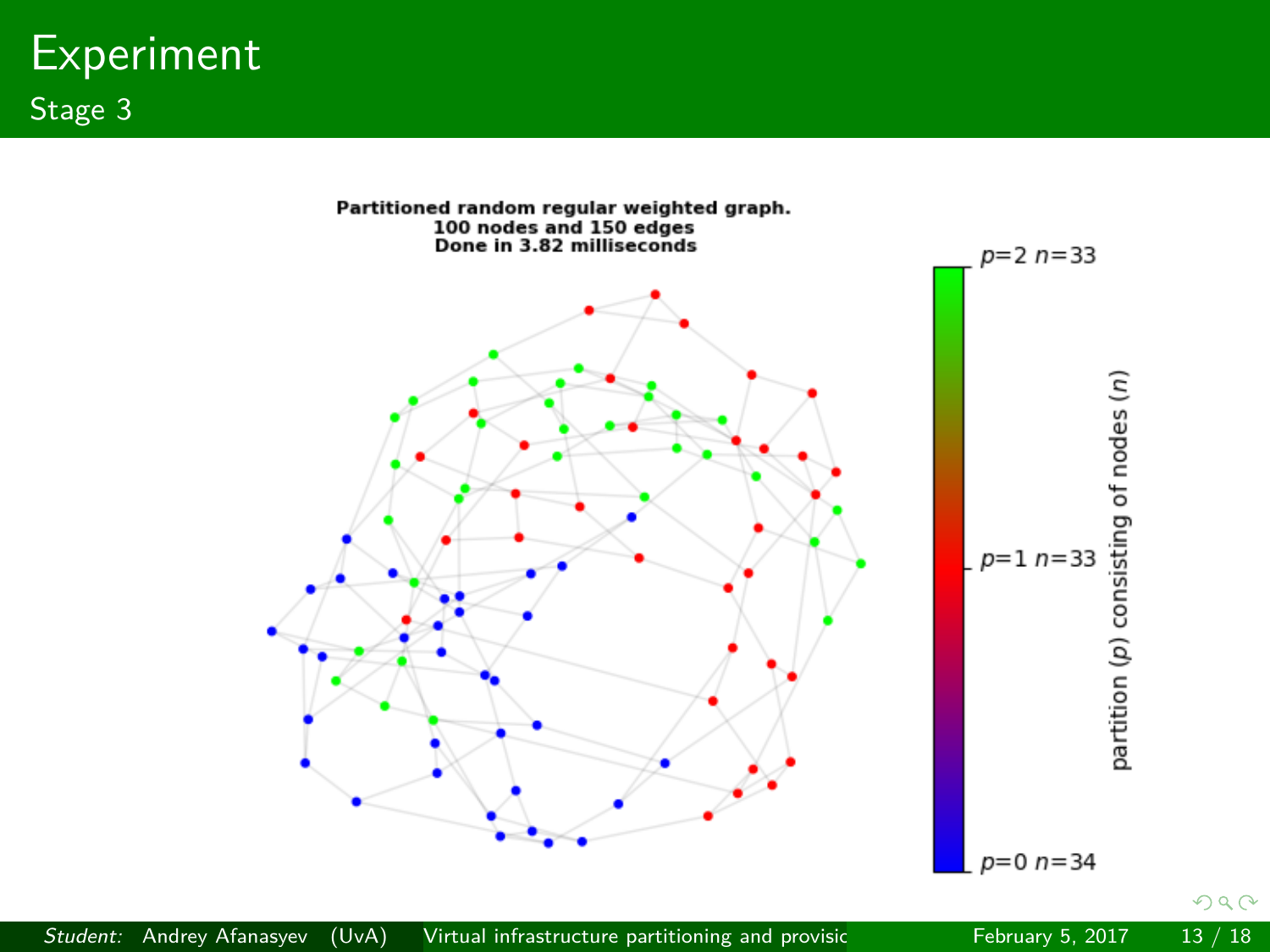**Experiment** Stage 3



Student: Andrey Afanasyev (UvA) Virtual infrastructure partitioning and provisic February 5, 2017 14 / 18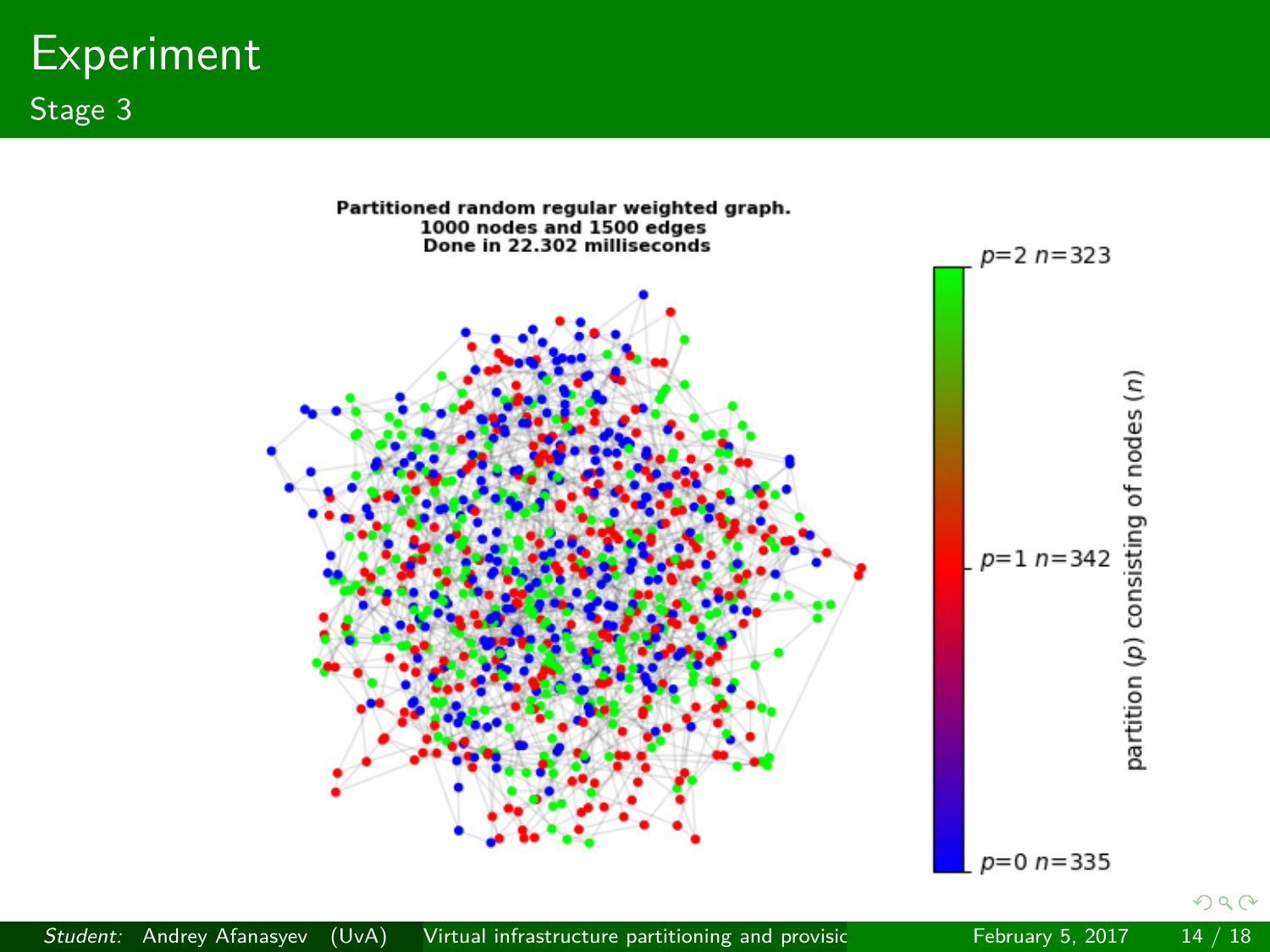

#### Student: Andrey Afanasyev (UvA) Virtual infrastructure partitioning and provisic February 5, 2017 15 / 18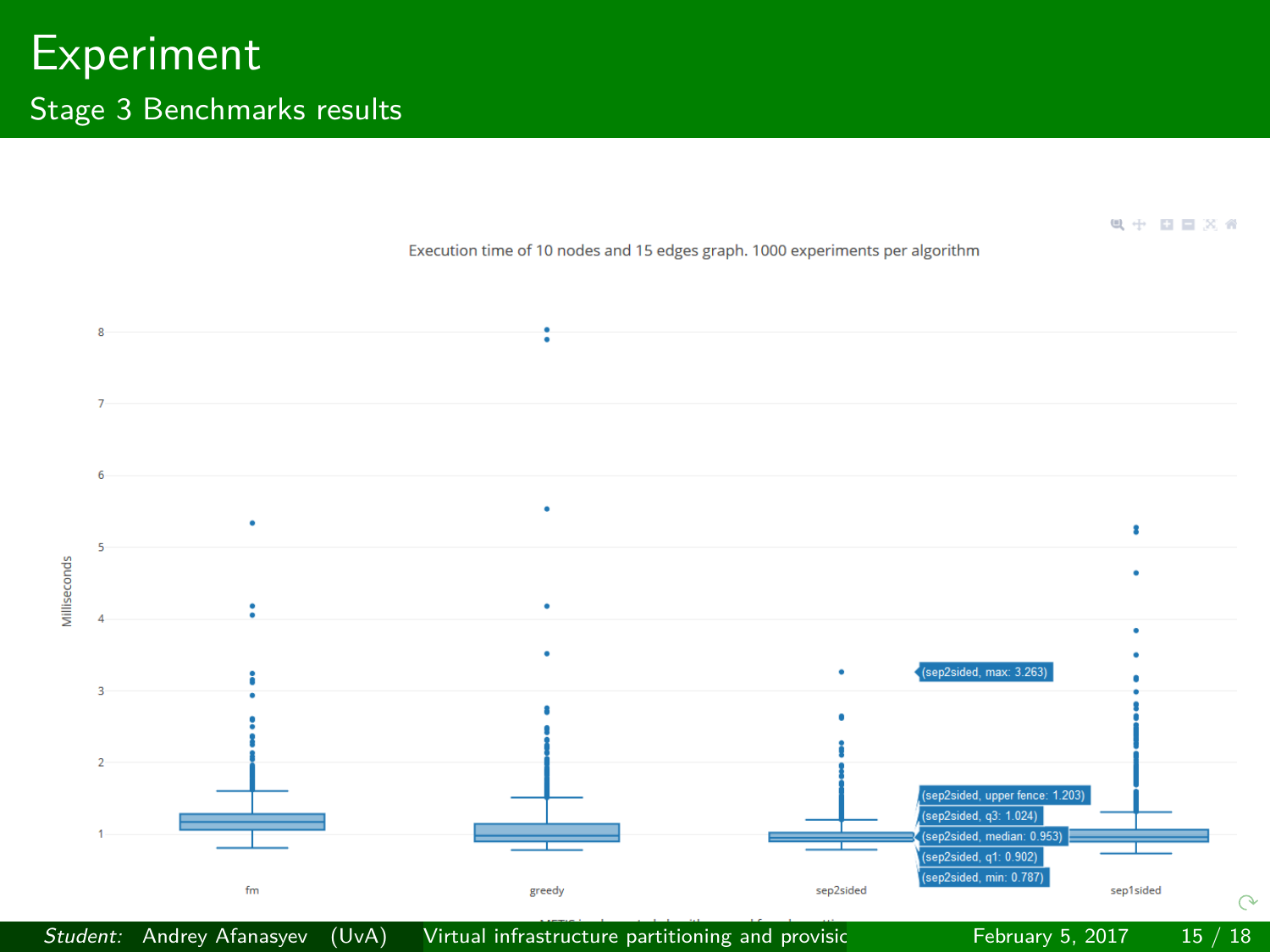- Not all graph partitioning algorithms are implemented in METIS yet.
- Graph type detection system is not implemeted by NetworkX either by METIS.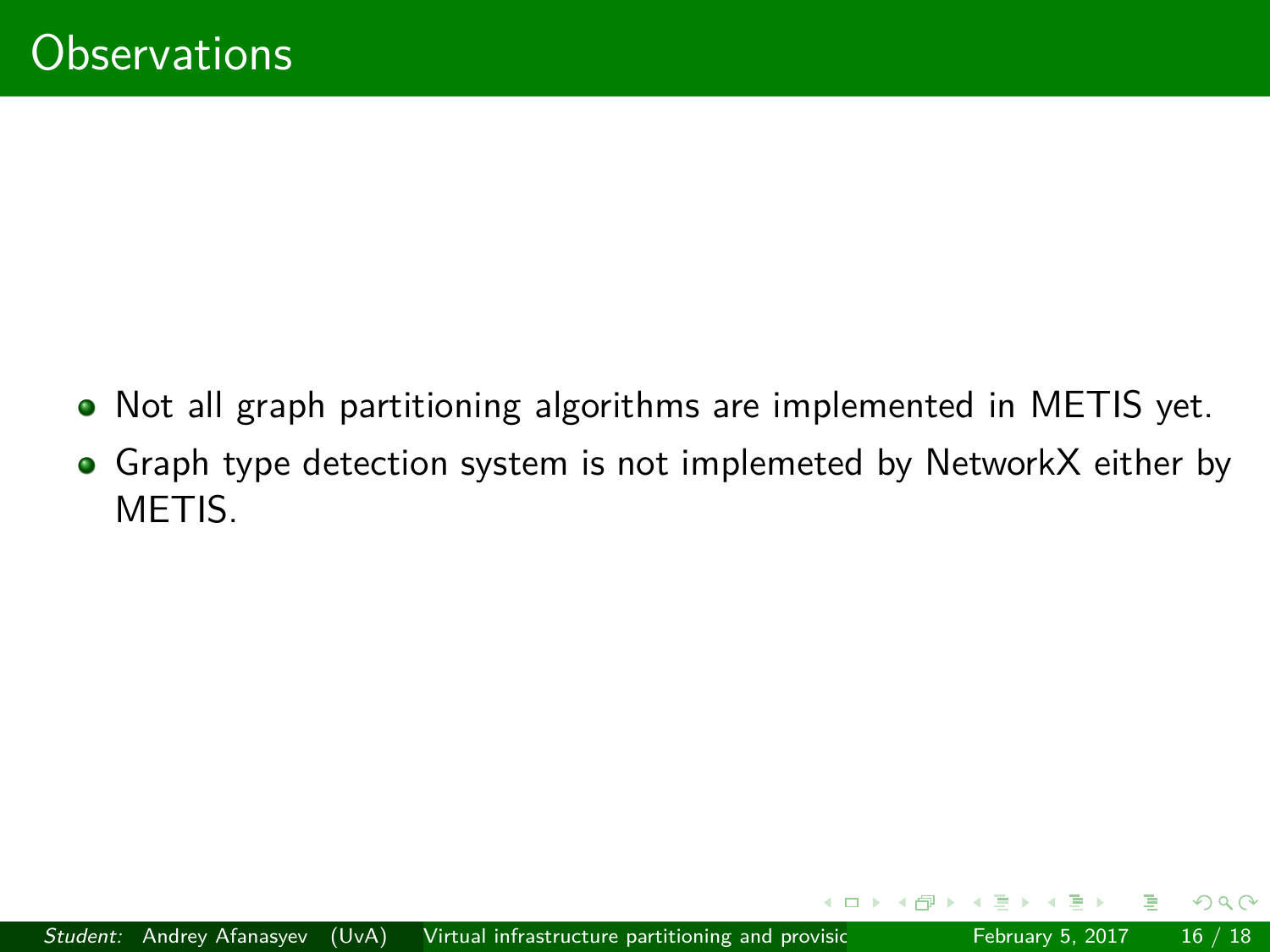Conclusion:

- Selecting a correct partition algorithm might be profitable for developer to save costs.
- Fiduccia-Mattheyses with Two-sided node-based refinement requires less execution time to partition graphs with small amount of nodes and low maximum degree.

Future work:

- Detection of a virtual infrastructure topology as a graph type.
- Combination of nodes clustering and edges cutting.
- Researching and implementing more algorithms might be profitable.
- Additional research on user and virtual infrastructure application constrains.